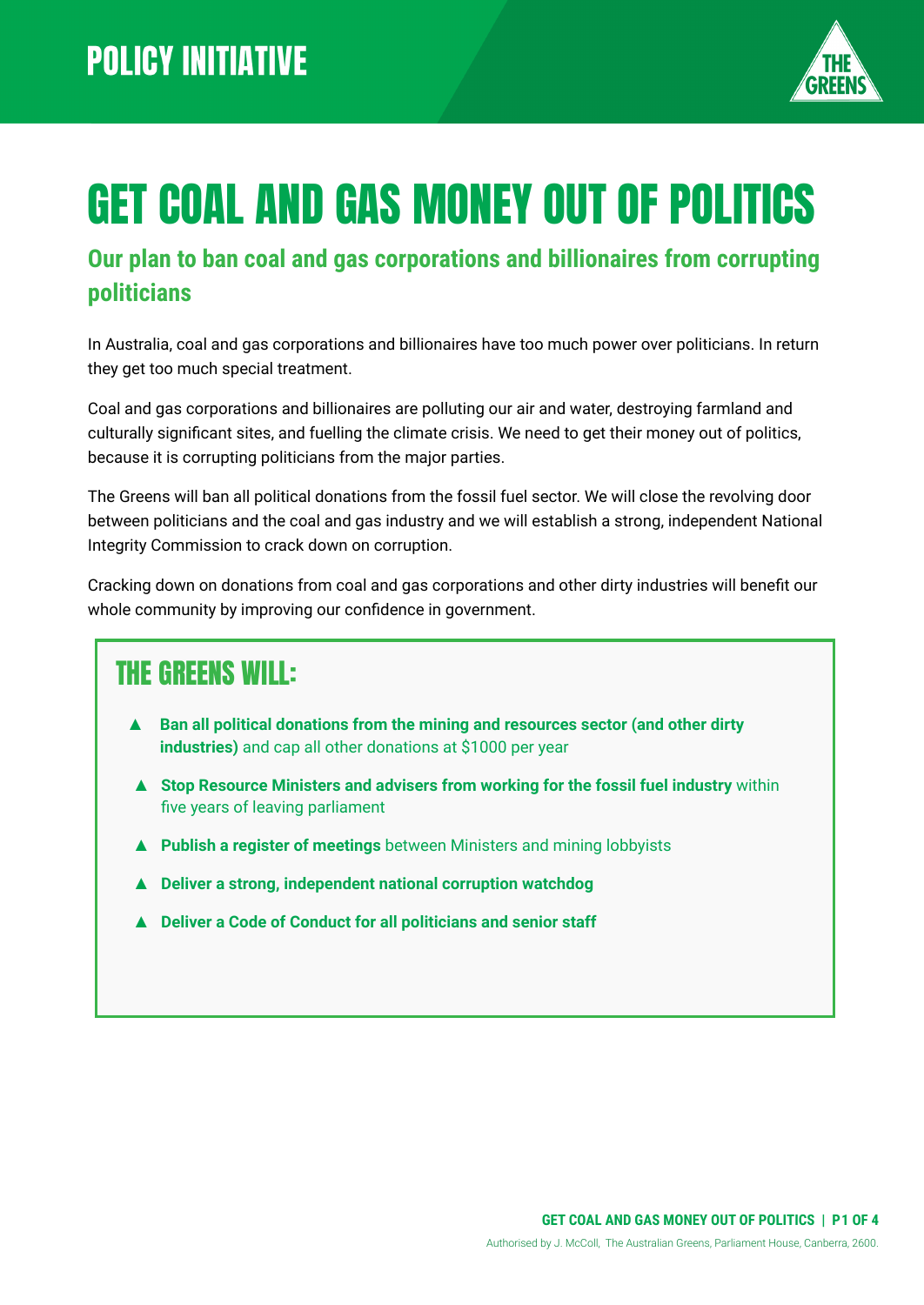

### PAYING FOR OUR PLAN

By making billionaires and big corporations pay their fair share of tax and winding back handouts to big polluters, we can build a better life for all of us.

1 in 3 big corporations pays no tax and many big corporations and billionaires send their profits offshore tax free.

The Greens will tax billionaires with a new 'billionaires tax', require big corporations making excessive profits to pay a 'corporate super-profits tax' and axe billions of dollars in handouts to the coal, oil and gas giants that are driving the climate crisis.

These measures have all been costed by the independent Parliamentary Budget Office.

When big corporations and billionaires pay their fair share, everyone can have the services they need for a better life.

#### **ENDING THE INFLUENCE OF POLITICAL DONATIONS**

The disproportionate influence of political donors on government decisions has stopped Australia from taking strong action to address the climate crisis, respect First Nations communities, or strengthen environmental laws.

Worryingly, the source of many donations remains hidden because they are below the disclosure threshold or fall into a category that is not counted as a 'donation'. In 2018-2019 alone, more than \$100 million of donations made to political parties were undisclosed, allowing influence to be peddled under the radar. 1

<sup>1</sup> Centre for Public Integrity. 2021. "Hidden Money in Politics: What the AEC disclosures don't tell us". [https://publicintegrity.org.au/wp-content/uploads/2020/06/Bri](https://publicintegrity.org.au/wp-content/uploads/2020/06/Briefing-paper-Hidden-money-in-politics-2019.pdf)

To curb this influence, the Greens will ban *all* political donations from the mining, development, tobacco, alcohol, gambling, banking, defence and pharmaceutical industries.

The Greens will also cap all other donations at \$1,000 per year, require timely disclosure of donations, introduce truth in political advertising laws, and limit the amount that political parties and associated entities can spend on elections to prevent well-resourced parties and lobby groups skewing election outcomes by out-spending minor parties and not-for-profit advocacy groups.<sup>2</sup>

These policies will help to ensure that elections are more democratic and representative and that elected governments will work for the people, not the highest bidder.

[efing-paper-Hidden-money-in-politics-2019.pdf](https://publicintegrity.org.au/wp-content/uploads/2020/06/Briefing-paper-Hidden-money-in-politics-2019.pdf)

<sup>&</sup>lt;sup>2</sup> See Cleaning Up Politics, Reviving [Democracy](https://greens.org.au/campaigns/clean-politics)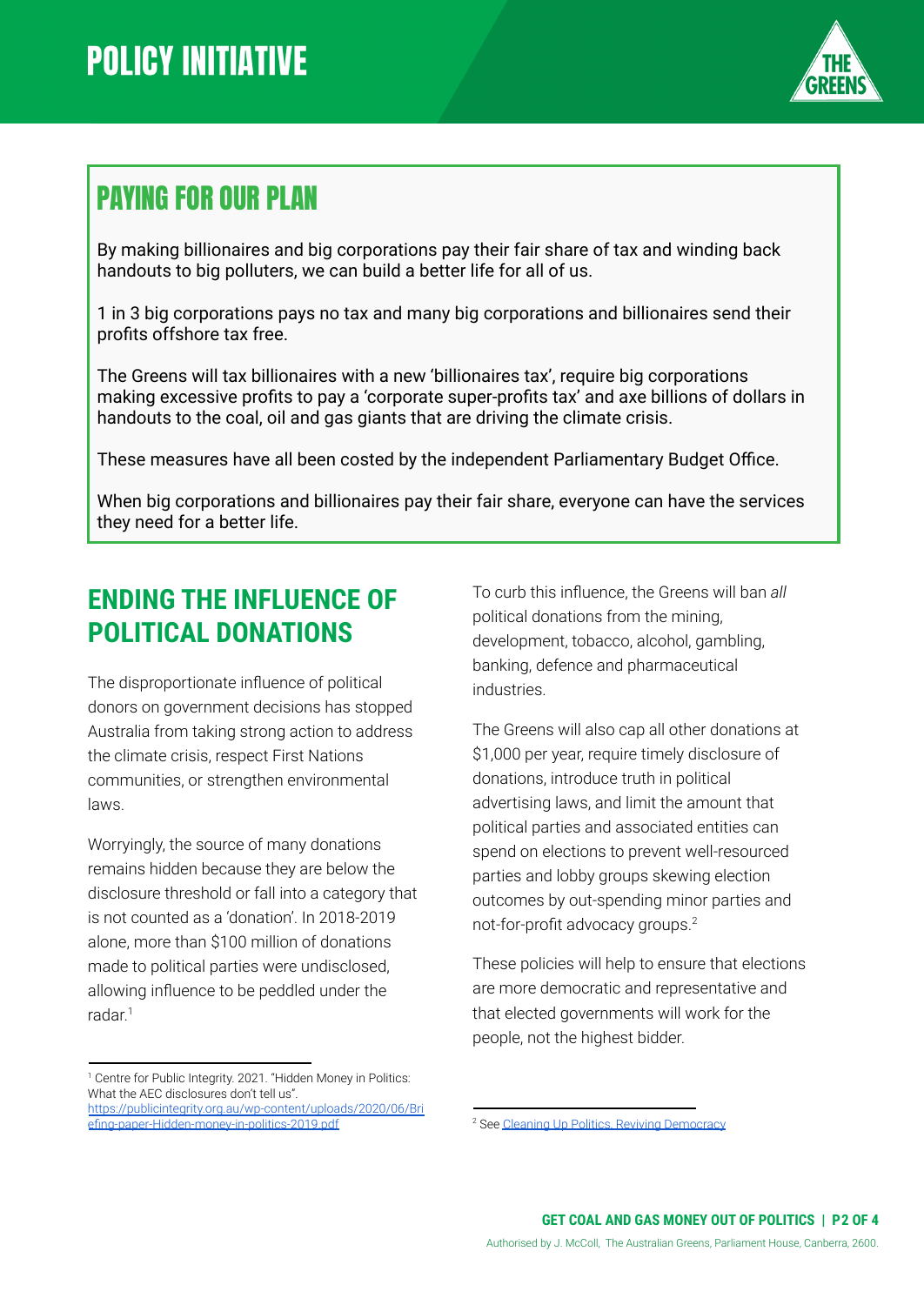## **POLICY INITIATIVE**



#### **STOPPING THE REVOLVING DOOR**

*Hiring or employing people with the right connections is another way to 'buy' influence. The 'revolving door' between policy and lobbying roles is a growing feature of the Australian political landscape.* 3

Nearly 40% of all lobbyists have previously been politicians, advisers, or government officials, and at least 70% of lobbying firms employ former politicians or advisers.<sup>4</sup>

Politicians and their staff securing cushy jobs post-Parliament should never come at the cost of the community and the planet.

The Greens will stop the revolving door between politics and industry by preventing politicians and advisers taking on post-politics for-profit work for industries they previously regulated, for five years.

#### **SHINING A LIGHT ON DODGY DEALS**

Despite recommendations from the Australian National Audit Office to strengthen oversight of lobbyists<sup>5</sup>, the government continues to make

[https://grattan.edu.au/wp-content/uploads/2018/09/908-Who](https://grattan.edu.au/wp-content/uploads/2018/09/908-Who-s-in-the-room-Access-and-influence-in-Australian-politics.pdf)[s-in-the-room-Access-and-influence-in-Australian-politics.pdf](https://grattan.edu.au/wp-content/uploads/2018/09/908-Who-s-in-the-room-Access-and-influence-in-Australian-politics.pdf)

<sup>5</sup> Australian National Audit Office. 2020. *Management of the Australian Governments Lobbying Code of Conduct: Follow-up Audit* [https://grattan.edu.au/wp-content/uploads/2018/09/908-Who](https://grattan.edu.au/wp-content/uploads/2018/09/908-Who-s-in-the-room-Access-and-influence-in-Australian-politics.pdf)[s-in-the-room-Access-and-influence-in-Australian-politics.pdf](https://grattan.edu.au/wp-content/uploads/2018/09/908-Who-s-in-the-room-Access-and-influence-in-Australian-politics.pdf)

deals with the mining industry behind closed doors.

The Greens will expose these dodgy deals by:

- ▲ requiring in-house lobbyists to be included on the Lobbyists Register
- ▲ making it easier to access details of registered lobbyists and who they've been meeting with
- ▲ requiring Ministers to regularly publish details of their meetings with for-profit lobbyists
- ▲ strengthening the Lobbying Code of Conduct to improve transparency and stop political favours being repaid with cushy mining industry jobs.

#### **STOPPING CORRUPTION AND DODGY CONDUCT**

The Greens will establish a National Integrity Commission to hold politicians and public servants to account and to stop fossil fuel billionaires buying the political outcomes that favour them.<sup>6</sup>

The Greens Bill to establish a strong corruption watchdog has already passed the Senate and could be in place within 6 months if the government just brings it on for a vote in the House.

Unlike the government's weak model, our corruption watchdog will have a broad scope to investigate corrupt behaviour and will have extensive investigation powers. Importantly, it

<sup>3</sup> Grattan Institute. 2018. "Who's in the room? Access and influence in Australian politics". p20

<sup>4</sup> Grattan Institute. 2018. *Who's in the room? Access and influence in Australian politics*. p22

[https://www.anao.gov.au/work/performance-audit](https://www.anao.gov.au/work/performance-audit/management-the-australian-government-lobbying-code-conduct-follow-up-audit)/manageme [nt-the-australian-government-lobbying-code-conduct-follow-up](https://www.anao.gov.au/work/performance-audit/management-the-australian-government-lobbying-code-conduct-follow-up-audit) [-audit](https://www.anao.gov.au/work/performance-audit/management-the-australian-government-lobbying-code-conduct-follow-up-audit)

<sup>&</sup>lt;sup>6</sup> See Cleaning Up Politics policy for more detail